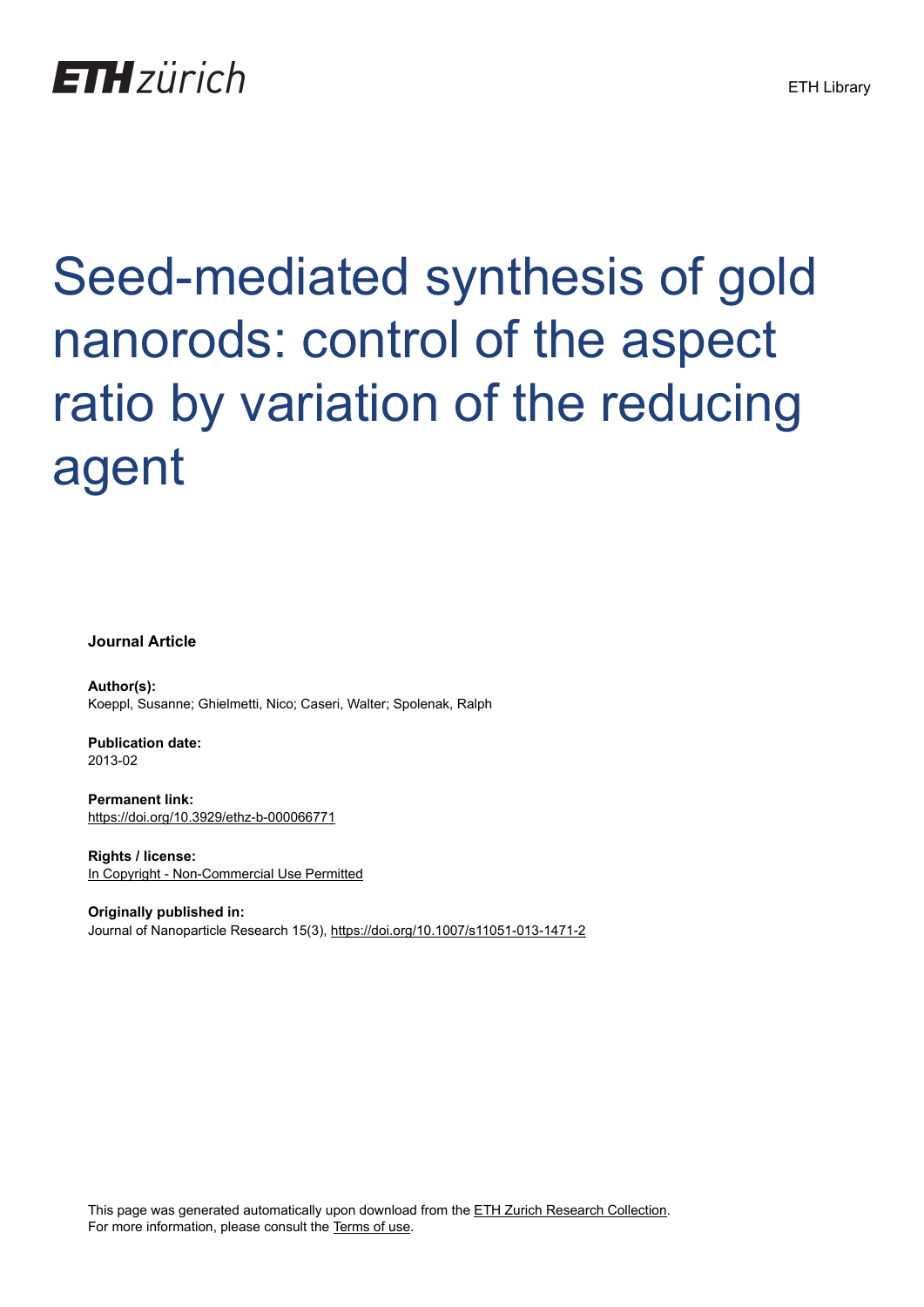RESEARCH PAPER

### Seed-mediated synthesis of gold nanorods: control of the aspect ratio by variation of the reducing agent

Susanne Koeppl • Nico Ghielmetti • Walter Caseri • Ralph Spolenak

Received: 5 November 2012 / Accepted: 25 January 2013 / Published online: 9 February 2013 - Springer Science+Business Media Dordrecht 2013

Abstract Seed-mediated growth methods involving reduction of tetrachloroaurate(III) with ascorbic acid are common for the synthesis of gold nanorods. This study shows, however, that simply by appropriate choice of the reducing agent a drastic influence on the aspect ratio can be attained. Weaker reducing agents, such as dihydroxybenzene isomers (hydroquinone, catechol or resorcinol) or glucose can increase the aspect ratio of the nanorods by an order of magnitude, up to values as high as 100 (nanowires). The increase in aspect ratio is mainly a consequence of an increase in length of the particles (up to  $1-3 \mu$ m). This effect is probably associated with a decrease in the reduction rate of gold(III) species by dihydroxybenzenes or glucose compared to ascorbic acid. The reduction potential of the reducing agents strongly depends on the pH value, and related effects on the dimensions of the nanoparticles are also reflected in this study. The nanorods exhibited penta-twinned nature without noteworthy defects (e.g. stacking faults and dislocations).

S. Koeppl - N. Ghielmetti - R. Spolenak Laboratory for Nanometallurgy, Department of Materials, ETH Zurich, Wolfgang-Pauli-Strasse 10, 8093 Zurich, Switzerland

W. Caseri  $(\boxtimes)$ Polymer Technology, Department of Materials, ETH Zurich, Wolfgang-Pauli-Strasse 10, 8093 Zurich, Switzerland e-mail: wcaseri@mat.ethz.ch

Keywords Gold · Nanorods · Seed-mediated growth method - Ascorbic acid - Dihydroxybenzenes - Glucose - Nanowires

#### Introduction

During the last decades gold nanorods have attracted considerable attention (Busbee et al. [2003](#page-10-0); Chang et al. [1999;](#page-10-0) Gao et al. [2003](#page-10-0); Garg et al. [2010](#page-10-0); Jana et al. [2001a](#page-10-0), [b](#page-10-0); Jiang et al. [2006;](#page-10-0) Jiang and Pileni [2007](#page-10-0); Kang et al. [2003](#page-10-0); Keul et al. [2008;](#page-10-0) Kim et al. [2002](#page-10-0); Liu et al. [2004;](#page-10-0) Liu and Guyot-Sionnest [2005;](#page-10-0) Martin [1996](#page-10-0); Nikoobakht and El-Sayed [2003;](#page-10-0) Park et al. [2006](#page-10-0); Pérez-Juste et al. [2004](#page-11-0); Sau and Murphy 2004, [2007](#page-11-0); Smith and Korgel [2008;](#page-11-0) Smith et al. [2009;](#page-11-0) Wirtz et al. [2002;](#page-11-0) Wu et al. [2007;](#page-11-0) Yacamán et al. [2001;](#page-11-0) Yu et al. [1997\)](#page-11-0) due to their unique size- and shape-dependent properties (Pérez-Juste et al. [2005;](#page-11-0) El-Sayed [2001](#page-10-0)). Various approaches to synthesize this kind of particle morphology have been developed, such as electrochemical (Chang et al. [1999](#page-10-0); Yu et al. [1997](#page-11-0)), photochemical (Kim et al. [2002;](#page-10-0) Esumi et al. [1995\)](#page-10-0) or template-based methods (Martin [1996;](#page-10-0) Wirtz et al. [2002\)](#page-11-0), microwave rapid heating (Liu et al. [2004\)](#page-10-0) and the seed-mediated growth method (Busbee et al. [2003](#page-10-0)). In particular, the latter—which was first introduced by Murphy and co-workers in 2001 (Jana et al. [2001a\)](#page-10-0) was in the focus of various studies (Busbee et al. [2003;](#page-10-0) Gao et al. [2003](#page-10-0); García et al. [2011;](#page-10-0) Garg et al. [2010](#page-10-0); Grzelczak et al. [2008](#page-10-0); Jiang et al. [2006](#page-10-0); Jiang and Pileni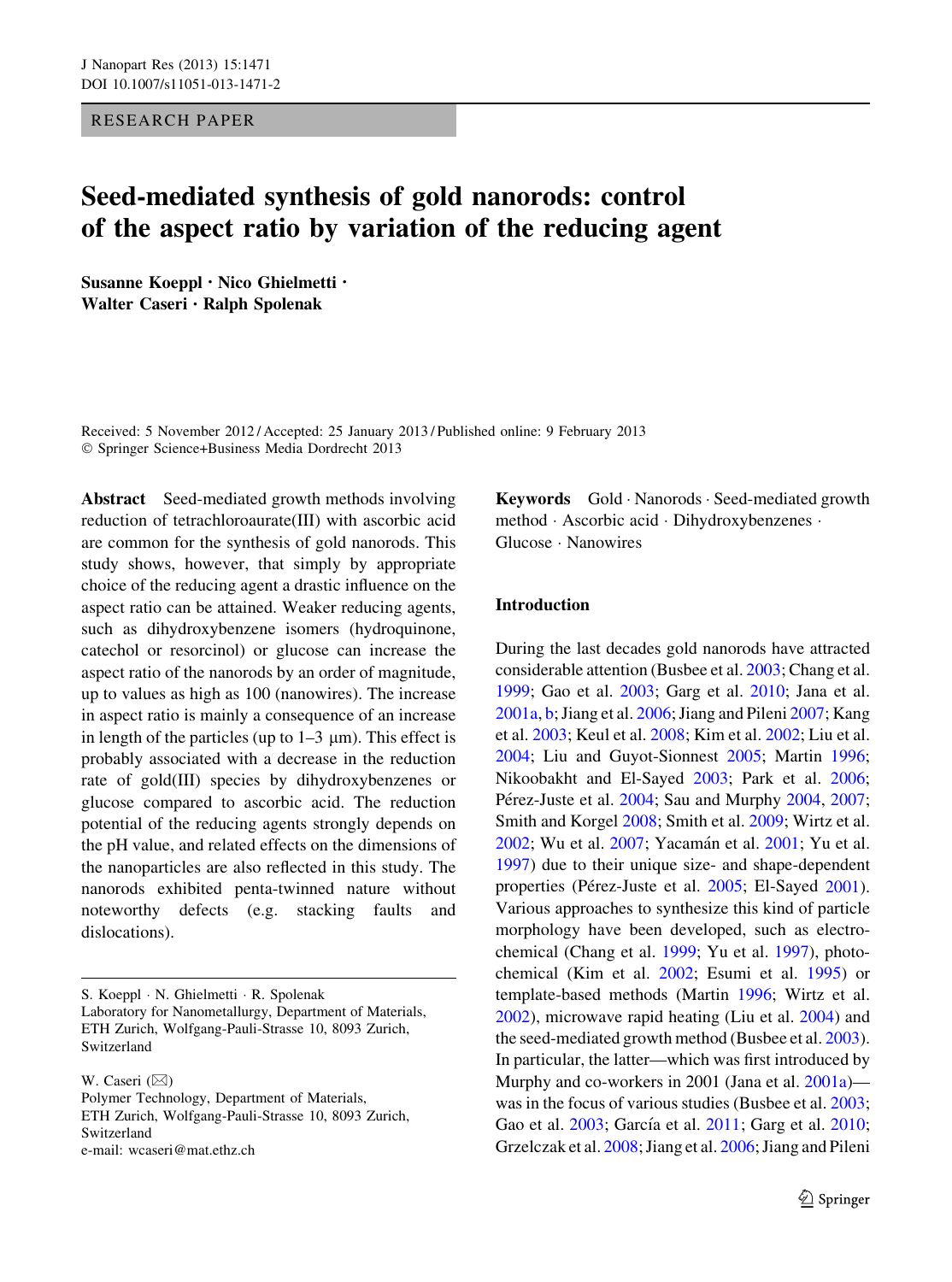[2007;](#page-10-0) Kang et al. [2003;](#page-10-0) Keul et al. [2008;](#page-10-0) Liu and Guyot-Sionnest [2005;](#page-10-0) Nikoobakht and El-Sayed [2001;](#page-10-0) Park et al. [2006](#page-10-0); Pérez-Juste et al. [2004](#page-10-0); Sau and Murphy [2004](#page-11-0); Smith and Korgel [2008](#page-11-0); Wu et al. [2007\)](#page-11-0). The basis of all modified seed-mediated growth procedures is the addition of a certain amount of small gold colloids (a socalled seed solution) to a so-called growth solution containing a surfactant (typically cetyltrimethylammonium bromide (CTAB)), a gold salt (e.g. H[AuCl<sub>4</sub>]· 3H2O) and ascorbic acid as a reducing agent. Hereby, two different approaches of the seed-mediated growth method have to be considered: with and without the addition of silver nitrate. The addition of a small amount of silver nitrate to the growth solution commonly leads to a high yield of short aspect ratio nanorods (aspect ratio between 2 and 3) (Garg et al. [2010](#page-10-0); Jiang et al. [2006](#page-10-0); Jiang and Pileni [2007;](#page-10-0) Keul et al. [2008](#page-10-0); Liu and Guyot-Sionnest [2005;](#page-10-0) Nikoobakht and El-Sayed [2001](#page-10-0); Sau and Murphy [2004](#page-11-0); Smith and Korgel [2008](#page-11-0); Grzelczak et al.  $2008$ ; García et al.  $2011$ ), while the synthesis of gold nanorods without silver nitrate commonly yields higher aspect ratios (5–23), however, in a relatively low yield (Jana et al. [2001a](#page-10-0); Kang et al. [2003](#page-10-0)). That means, besides rods also other shapes such as spherical particles and triangular prisms emerge in the latter situation and thus, a particle separation process has to be applied after the synthesis (Koeppl et al. [2012](#page-10-0)). Also, reproducibility has often been a major problem. These drawbacks were eliminated lately by modification of the synthesis method (Koeppl et al. [2011\)](#page-10-0) and a centrifugation procedure (Park [2006](#page-10-0)) to separate the gold nanorods from spherical particles (Koeppl et al. [2012](#page-10-0)).

Recently, we reported that the substitution of  $H_2O$ by  $D_2O$  as a solvent led to a pronounced increase in aspect ratio of gold nanorods, mainly caused by an increase of nanorods length while the width remained in the same size range (Koeppl et al. [2012](#page-10-0)). Most likely, a H/D exchange at ascorbic acid results in a decrease of the reduction rate of gold(III) species. This implies that an O–H (or O–D) bond is involved in the rate determining step, as found for the reduction of quinones by ascorbic acid (Isaacs and Eldik [1997](#page-10-0)), which apparently leads finally to the increase in nanorod length.

As a consequence of these findings, this study is underlain by the idea that a diminution of the reaction rate by usage of a weaker reducing agent than ascorbic acid might also increase the aspect ratio of gold nanorods. Ascorbic acid is widely known as a reducing agent for gold ions since it was shown already in 1937 (Brintzinger [1937](#page-10-0)) that the reduction of gold ions by ascorbic acid at room temperature leads to a red solution, characteristic for small gold particles as demonstrated in 1802 by Richter (Richter [1802](#page-11-0)). However, while the reduction of gold(III) by ascorbic acid at room temperature is very fast (Brintzinger [1937\)](#page-10-0), remarkably, ascorbic acid is not capable of reducing  $Au^{III}$  to  $Au^{0}$  in the presence of CTAB without small colloidal gold particles acting as seeds (Jana et al. [2001a\)](#page-10-0).

In fact, dihydroxybenzenes and glucose might give rise to even slower reduction as the reduction potential decreases in the following order at a specific pH value: ascorbic acid, hydroquinone, catechol and resorcinol (Steenken and Neta [1982\)](#page-11-0). Dihydroxybenzenes have already been used as reducing agents to prepare spherical particles (Henrich [1903](#page-10-0); Garbowski [1903](#page-10-0)), where the resulting colour of the solution was dependent on the pH value: at a pH value below 7 green and blue and above pH 7 purple or red gold dispersions were obtained (Henrich [1903;](#page-10-0) Garbowski [1903\)](#page-10-0). As the colour of gold dispersions is a certain indicator for the particle size, larger particles shift the colour towards blue (Mie [1908\)](#page-10-0).

Accordingly, the aim of this study is to study the influence of weak reducing agents (and pH value) on the aspect ratio of gold nanorods.

#### Results

Gold nanorods (or nanowires, respectively) were prepared on the basis of a seed-mediated method and purified by a centrifugation procedure (details see experimental section). However, while ascorbic acid has been used so far as reducing agent in the growth solutions, milder reducing agents were employed under the same experimental conditions, namely dihydroxybenzenes and glucose. Experiments with temperature variations did not lead to a significant influence on the resulting products, while a decrease in CTAB concentration diminished nanorod formation.

Synthesis of gold nanorods with dihydroxybenzenes

Hydroquinone, catechol and resorcinol were employed, which are reducing agents of decreasing strength (Henrich [1903\)](#page-10-0). The particle dispersions resulting from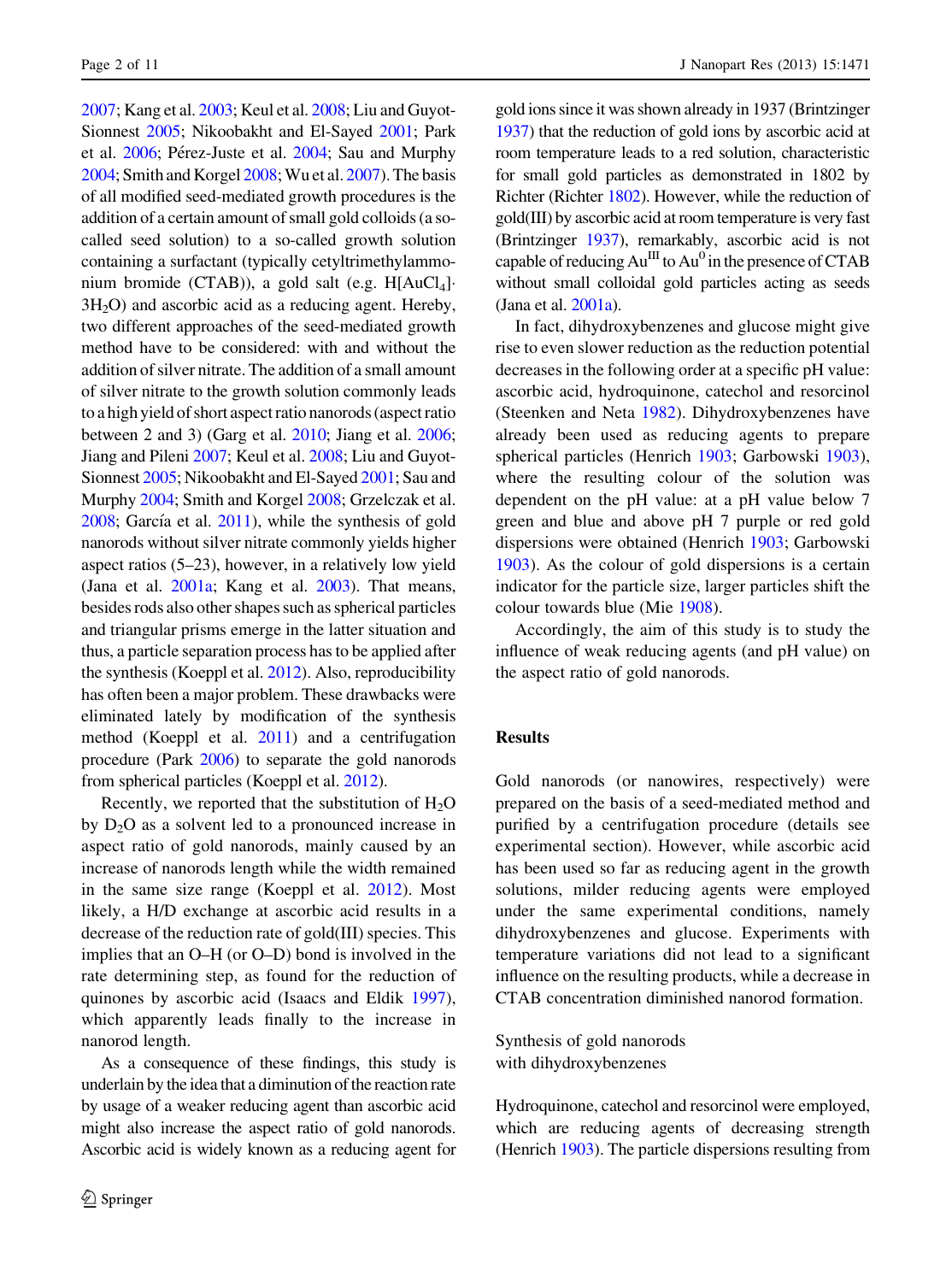

Fig. 1 TEM images of gold nanorods (or nanowires, respectively) prepared with different reducing agents. a ascorbic acid (pH value  $\approx$  3.7), **b** hydroquinone (pH value  $\approx$  4), **c** catechol (pH value  $\approx$  4), **d** resorcinol (pH value  $\approx$  4)

reduction of gold ions by hydroquinone or catechol showed an intense pinkish colour after 3 h, while dispersions prepared with resorcinol exhibited only a light pinkish colour after 192 h. These colour changes gave a first hint that resorcinol is indeed the weakest reducing agent as the low colour intensity of the final dispersions indicates a low concentration of nanoparticles. The following experiments refer to a reaction time of 24 h, where the reactions were apparently finished with the exception of that with resorcinol.

Statistically representative transmission electron microscopy (TEM) images illustrate the pronounced influence of the reducing agent to the aspect ratio of the gold particles. While the average width of gold nanoparticles was similar in all cases ( $\sim$ 30 nm), the commonly applied reducing agent ascorbic acid led to nanorods with a length of 100–300 nm whereas hydroquinone and catechol induced formation of nanorods (nanowires) with exceptional lengths

 $(1-3 \mu m)$ , i.e. an order of magnitude larger than that of the nanorods after 24 h of growth in presence of ascorbic acid, thus resulting in aspect ratios around 100 (Fig. 1a–c). Note that the scale bars in Fig. 1 are the same in each image, and, therefore, it becomes instantly evident that the difference between the nanorods prepared with the common reducing agent ascorbic acid on one hand and with hydroquinone or catechol on the other hand is enormous. A significant quantity of gold nanorods with a length between 300 and 900 nm also formed upon exposure of gold ions to resorcinol (Fig. 1d); however, the quantity of gold particles after 24 h was low compared to hydroquinone and catechol because of very low reduction rate.

Synthesis of gold nanorods with glucose

When glucose was applied as a reducing agent, again gold nanorods with very high aspect ratios arose, with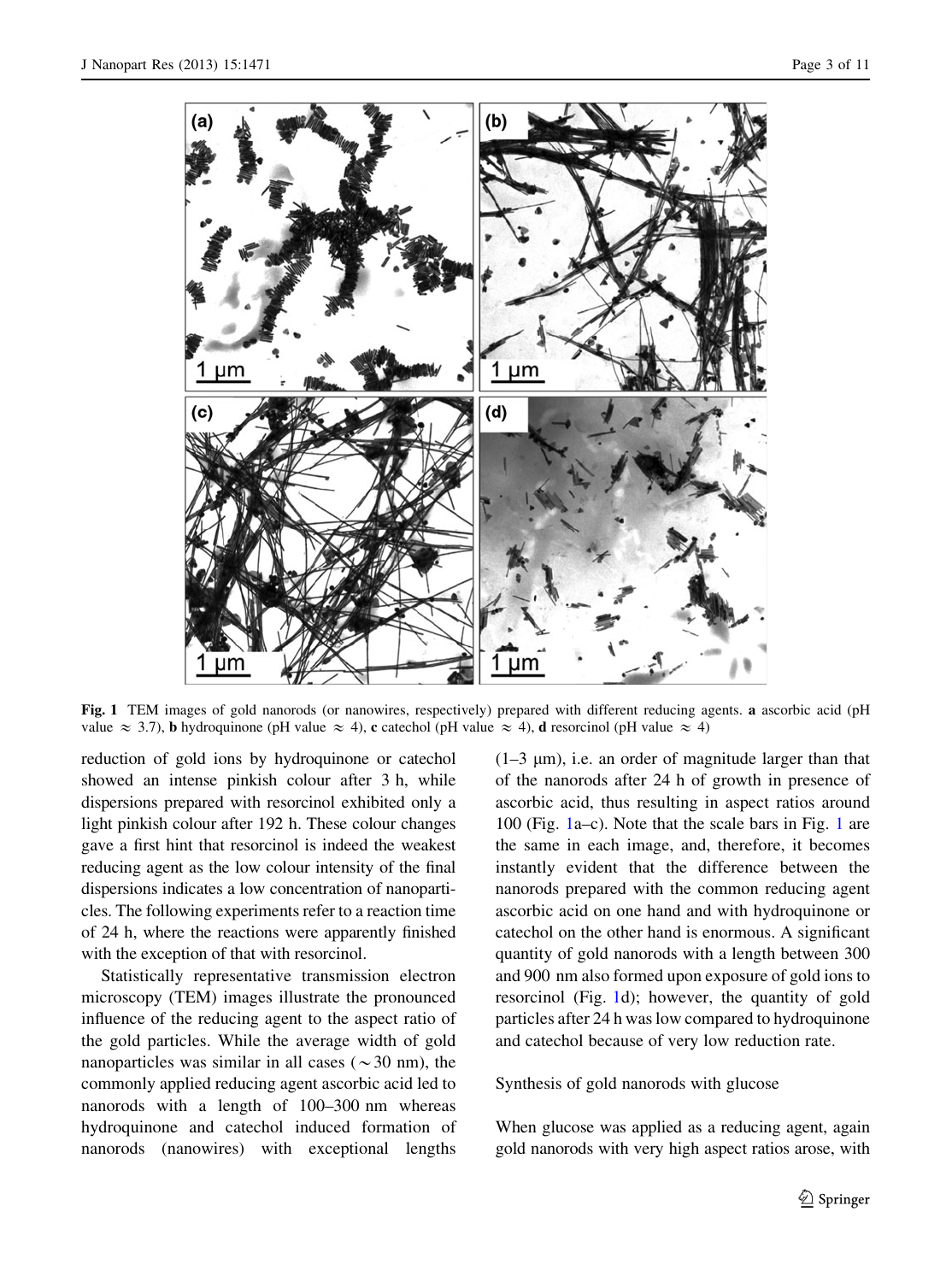

Fig. 2 TEM image of gold nanorods (or nanowires, respectively) prepared with glucose monohydrate (pH value  $\approx 10.5$ )

lengths ranging from 1 to 2  $\mu$ m (Fig. 2), when an optimum pH value of around 10.5 (see below) was adjusted with sodium hydroxide. Yet compared to the nanorods arising from reduction of gold ions with ascorbic acid or dihydroxybenzenes, the average width of anisotropic gold nanoparticles resulting from reduction with glucose ( $\sim$ 40 nm) was slightly larger. Yet under the action of glucose also a significant quantity of particles with other shapes arose, such as triangles and platelets, which could not be separated with the employed technique described in the experimental section. The size of these particles seems to be increased compared to the particles with the same shapes emerging as side products when dihydroxybenzens or ascorbic acid had been applied as reducing agent.

Dependence of nanorod formation on the pH value

An influence of the size of spherical gold particles by the pH value upon reduction of gold ions with dihydroxybenzenes or ascorbic acid is indicated by the different colours of the corresponding dispersions synthesized at pH values below 7 and above 7 (Brintzinger [1937](#page-10-0); Henrich [1903](#page-10-0); Garbowski 1903). Therefore, the influence of the pH value on the dimensions of gold nanorods was investigated in this study in the cases of ascorbic acid, hydroquinone and glucose. The initial growth solutions were acidic, mainly due to the starting material tetrachloroauric acid (pH values about 3). In order to shift the values towards the alkaline region, sodium hydroxide was added, e.g. to yield final sodium concentrations of  $5.49 \times 10^{-4}$  M,  $8.23 \times 10^{-4}$  M,  $5.49 \times 10^{-4}$  M,  $1.1 \times 10^{-3}$  M,  $1.37 \times 10^{-3}$  M,  $1.65 \times 10^{-3}$  M or  $5.49 \times 10^{-3}$  M. If ascorbic acid or hydroquinone was used as reducing agent, the quantity of high aspect ratio gold nanorods decreased with increasing pH value, and at pH values of 5–6 only few nanorods emerged anymore. In contrast, with glucose as reducing agent only spherical or particles with undefined shape arose at a pH value below 9, and an optimum performance of nanorods was found at a pH value of 10.5, i.e. at higher pH values (pH 11) the nanorod quantity decreased again.

Finally, it has to be mentioned that the synthesis with hydroquinone in the absence of NaOH has to be performed very carefully. A slight change in synthesis parameters (e.g. quality of water) can already lead to different results (undefined shapes) or even to the suppression of nanoparticle formation.

High resolution transmission electron microscopy (HRTEM) analysis of gold nanorods

In the presence of silver nitrate, the structure of the seed was reported to determine the structure of the finally resulting objects (Liu and Guyot-Sionnest [2005](#page-10-0)). Thus, single crystalline gold seeds grow into single crystalline nanorods while multiply twinned gold seeds grow predominantly into pentatwinned bipyramids (Liu and Guyot-Sionnest [2005\)](#page-10-0). Gold nanorods which were prepared in the absence of silver nitrate were found to be penta-twinned along the growth direction, which is the [1 1 0] direction, without any further dislocations or stacking faults (Johnson et al. [2002](#page-10-0)). However, TEM investigations revealed a significant amount of bent nanowires. The bending of gold nanowires made a characterization of the crystallographic structure of those nanowires indispensable as defects could be responsible for this effect. Therefore, several HRTEM micrographs along one nanowire were recorded (Fig. [3](#page-5-0)–5). One end of a gold nanowire is presented in Fig. [3.](#page-5-0) The corresponding fast Fourier transform (FFT) patterns indicated the presence of twins along the growth direction, that is the [110] direction, due to the presence of three different zone axes. Along the nanowire, contrast changes were observed (Fig. [4](#page-6-0)). These changes could be a consequence of simple bending of the nanowire in the image plane or due to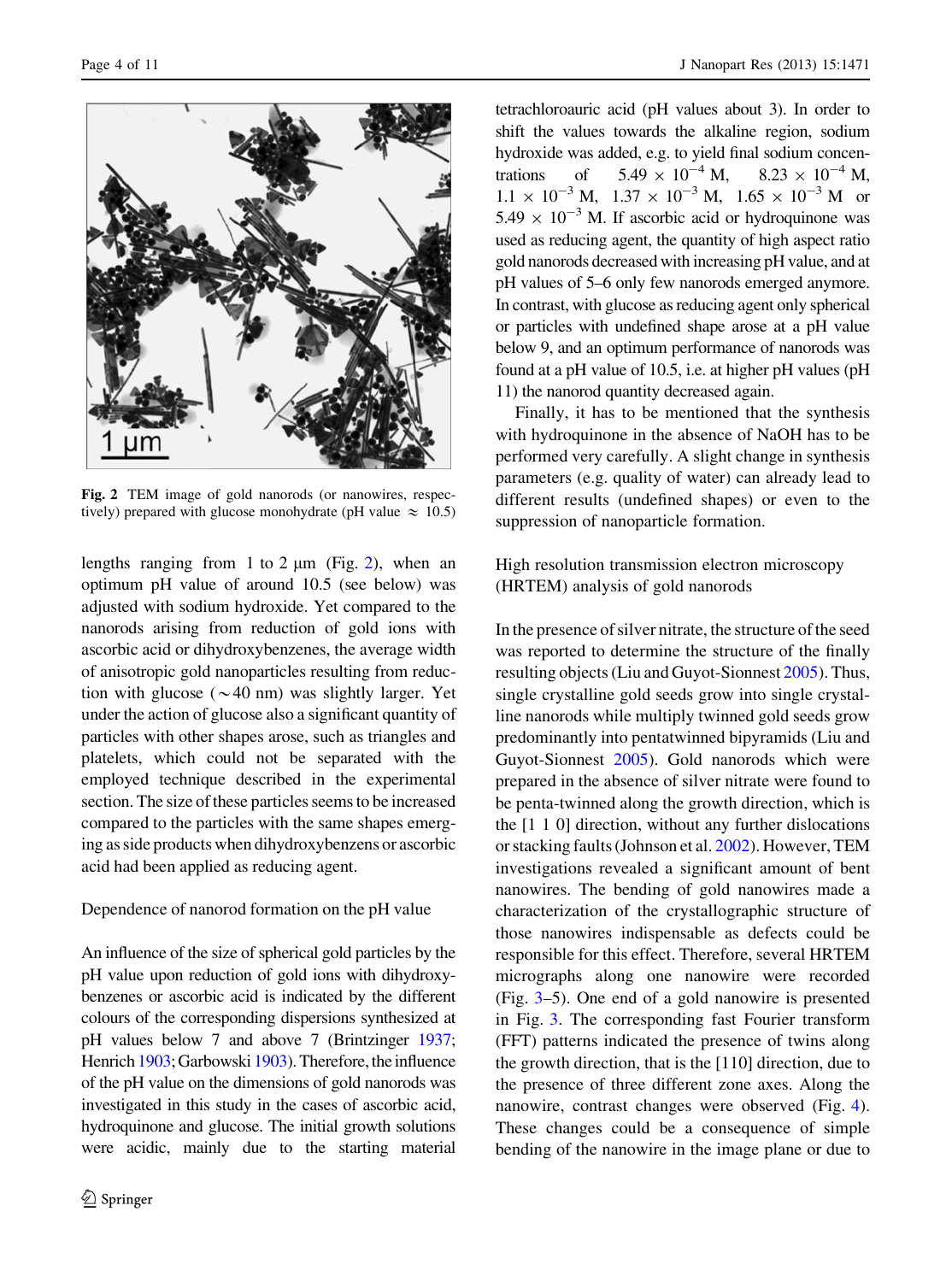<span id="page-5-0"></span>

Fig. 3 HRTEM image of a gold nanowire and related FFT patterns (marked spots). Three different zone axes were determined indicating the presence of twins growing along the [110] direction

existing defects such as stacking faults or dislocations. FFT patterns of different spots around the dark contrast do not indicate any additional defects to the existing twins. The FFT pattern of spot 5 presents intensities which could not be indexed. In order to prove if defects are responsible for these non-identified intensities, additional experiments were performed. For these experiments the TEM holder was tilted first by  $5^\circ$  and finally by  $10^{\circ}$ , and HRTEM images were subsequently recorded at the same spot (Fig. [5](#page-7-0)). The neighbouring particles were used as identification mark to find the same spot (TEM micrographs). Remarkably, neither dislocations nor stacking faults could be found in  $2 \mu m$ long nanowires. Thus, these nanowires also show only the penta-twinned structure along the growth direction.

#### Discussion

The aspect ratio of gold nanorods synthesized by a seed-mediated procedure could be enhanced drastically, i.e. by an order of magnitude, by application of weak reducing agents instead of the commonly applied

ascorbic acid. Notably, already in 1903 hydroquinone, catechol and resorcinol were used as reducing agent for the preparation of colloidal gold dispersions (Henrich [1903;](#page-10-0) Garbowski [1903\)](#page-10-0), however, in the absence of a structure-directing agent such as CTAB. The obtained colour of those solutions was not only dependent on the reducing agent but also on the pH value of the reaction mixture. Green and blue solutions were obtained in the case of hydroquinone and catechol applied at a pH value below 7, and red or purple solutions at a pH value above 7 (Henrich [1903](#page-10-0)). Garbowski [\(1903](#page-10-0)) observed a slight difference in the colour of colloidal gold dispersions prepared with resorcinol, hydroquinone and catechol as reducing agents when comparing samples prepared at the same concentrations. Samples prepared with resorcinol showed less intense colour compared to the other samples. Also, an increase in reducing agent concentration led to an increase in colour intensity. A colour change to red or purple was obtained when neutralizing solutions with potassium carbonate (Garbowski [1903\)](#page-10-0), again indicating that the pH value has an influence on particle growth. Thus, the above implication that the rate of the reduction of gold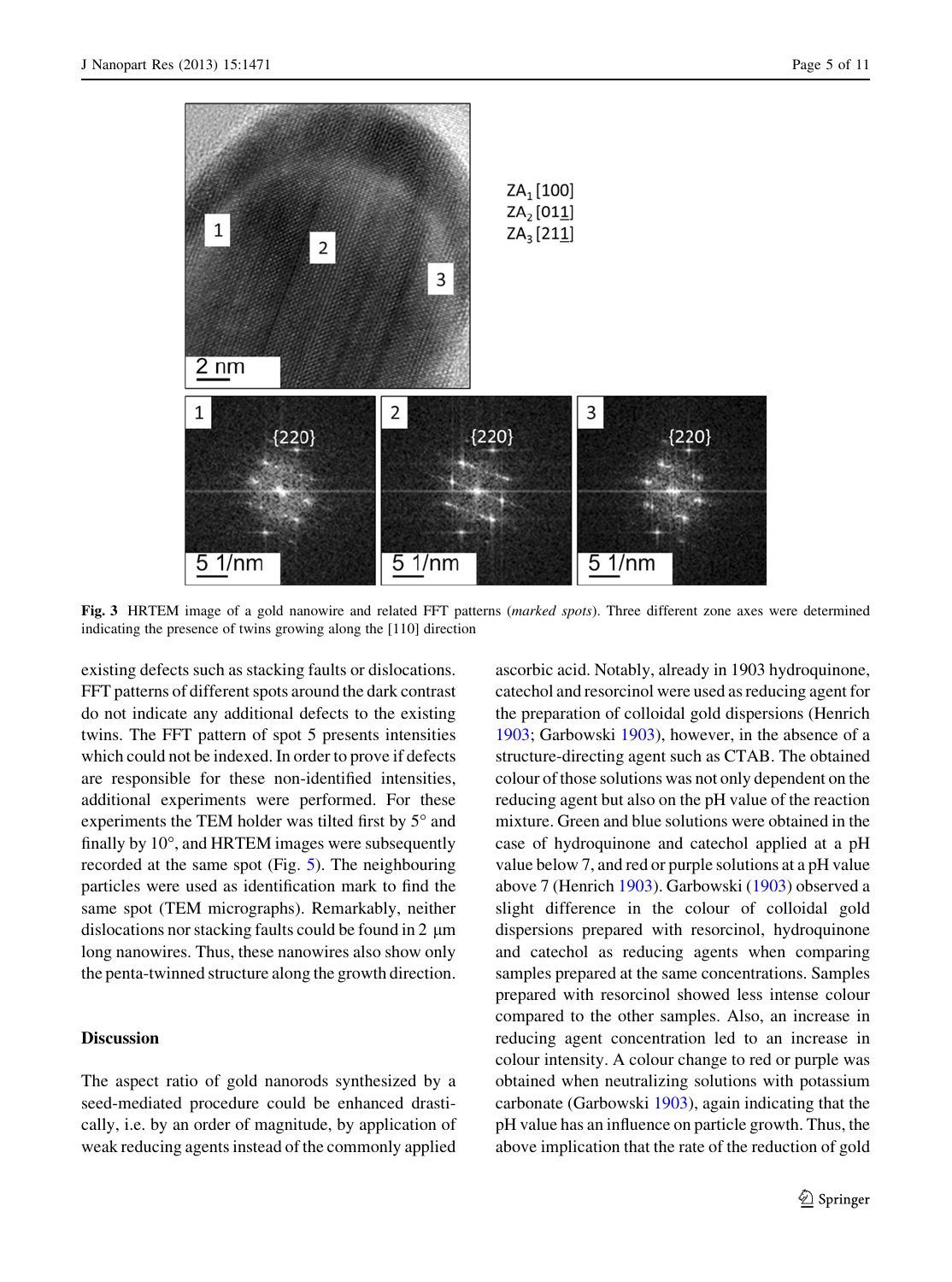<span id="page-6-0"></span>

Fig. 4 HRTEM image of a gold nanowire presented in Fig. 4 at another spot of the wire and corresponding FFT patterns (marked spots). Here, a different contrast was observed. The growth direction still is the [110] direction

ions with resorcinol appears to be too slow for efficient nanoparticle generation is in line with the experiments of this study, where nanorod formation under the action of resorcinol was less expedient. Also, the above implied pH dependence of particle formation in the case of spherical particles is reflected in the seedmediated growth method.

As mentioned above, the reduction potential of ascorbic acid, hydroquinone, catechol and resorcinol decreases in this sequence (Steenken and Neta [1982](#page-11-0)). Thus, the replacement of ascorbic acid by these dihydroxybenzenes leads to a decrease of the gold particle growth rate. In general, a decrease in the rate of chemical processes is often associated with higher selectivity in product formation; i.e. anisotropic particle growth may be favored when the reaction slows down in the presence of a structure-directing agent (e.g. CTAB). Yet the process of nanorod formation is complex, and, therefore, the length of the rods does not increase simply with decreasing reduction potential of the reducing agent; for instance resorcinol is a weaker reducing agent than hydroquinone and catechol but the latter gave rise to particles with higher aspect ratios. Besides other effects such as coordination of the reducing agents to gold ions and surfaces of the (growing) particles, the reduction potential of the applied reducing agents changes with the pH value because  $H^+$  is formed upon reduction of gold ions. At a pH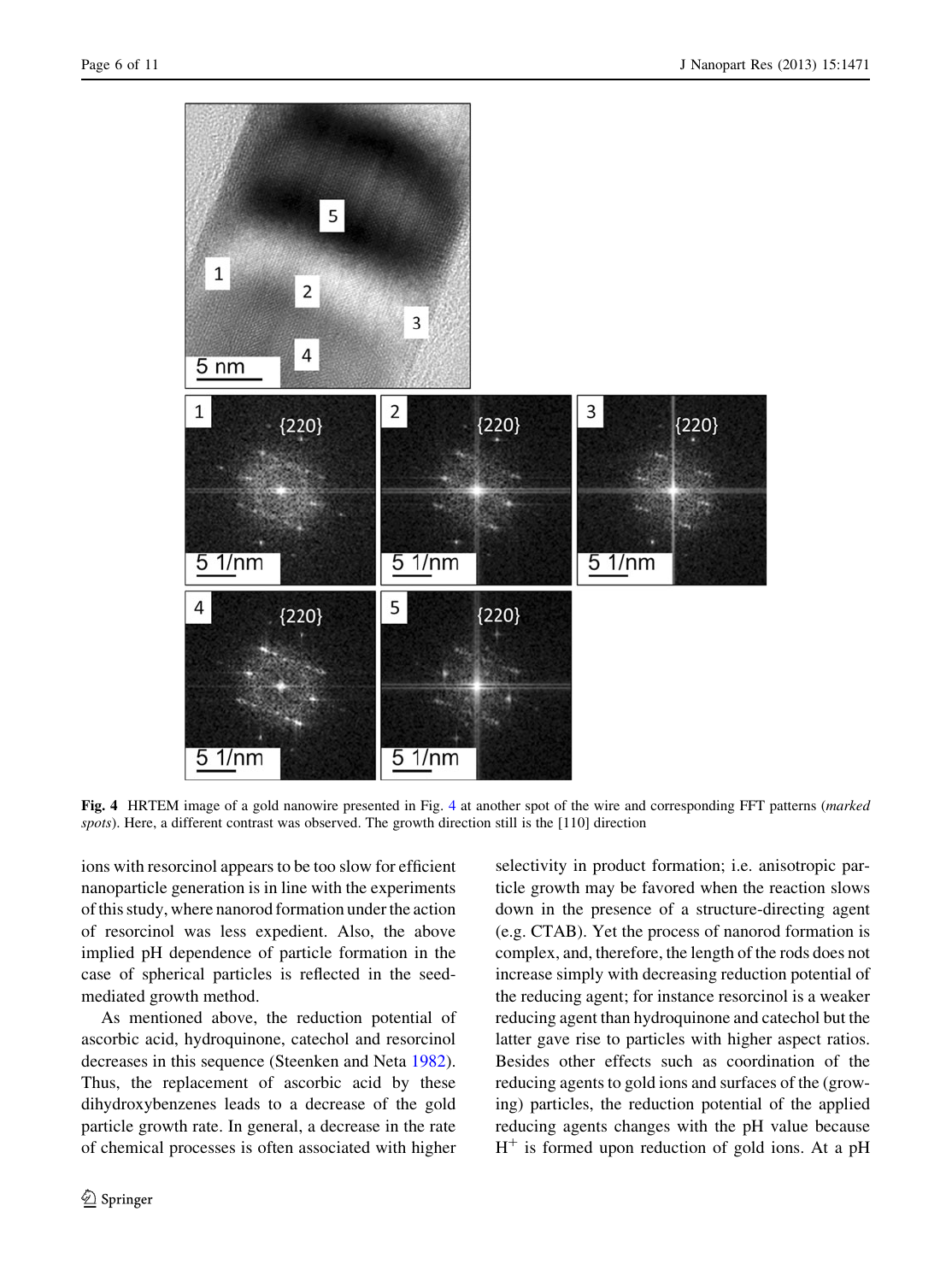<span id="page-7-0"></span>

Fig. 5 Topmost row from left to right: TEM images of a gold nanowire tilted by  $0^\circ$ ,  $5^\circ$  and  $10^\circ$ , respectively. *Medium row*: HRTEM images corresponding to the TEM images in the

value equal to the  $pK_a$  value of the reducing agent, half of the reducing agent is protonated. The  $pK_a$  value for ascorbic acid, hydroquinone and glucose has been reported to be 4.1, 9.91 and 12.28 in aqueous solution at  $25 \text{ °C}$  (Gokel  $2004$ ), which was confirmed by our own determinations in the presence of 0.1 M CTAB for ascorbic acid and hydroquinone (4.09 and 9.93, respectively). The maximum aspect ratio was found in each of these cases at a pH value below the  $pK_a$  value of the respective reducing agent. Therefore, it seems that a pH value below the  $pK_a$  value of the reducing agent is essential for the formation of gold nanowires. This is most likely due to the fact that the protonated reducing agents are weaker reducing agents (Pal et al. [1998\)](#page-10-0), which makes the reduction slower and apparently more selective. However, if the reduction potential of the reducing agent is too low, the reducing agent is not capable of reducing the gold salt

topmost row. Lowermost row: FFT patterns corresponding to the images above. Particle growth proceeds in the [110] direction

expediently and nanoparticle formation is hampered, which seems to be the case for the resorcinol-mediated synthesis.

While nanorods prepared with ascorbic acid or hydroquinone had almost the same width, nanorods synthesized with glucose showed a larger width. This could be a consequence of differences in the surface charge of the growing gold particles due to the different pH values in the optimum range of nanorod generation with the respective reducing agents, which also could change the adsorption behaviour of the charged surfactant.

Careful investigations of the crystallographic structure of gold nanowires (tilting experiments) revealed that penta-twinned gold nanowires were present, which did not exhibit any further defects such as stacking faults and dislocations. This led to the conclusion that the same growth mechanism takes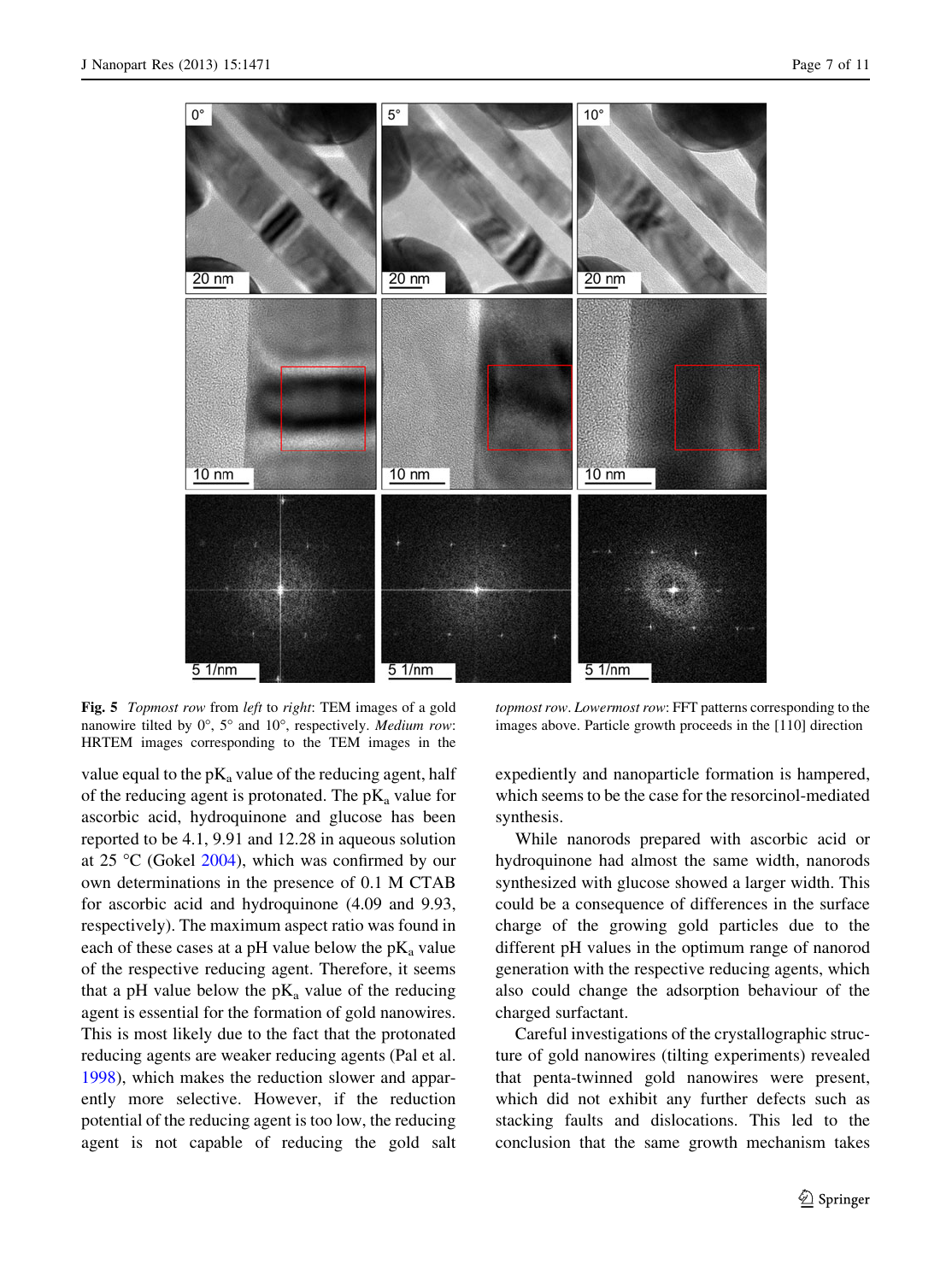| Reducing<br>agent | Shape          | Before<br>centrifugation<br>(%) | After<br>centrifugation<br>(%) |
|-------------------|----------------|---------------------------------|--------------------------------|
| Ascorbic acid     | Rods           | 14                              | 83                             |
|                   | Polyhedra      | 2                               | 11                             |
|                   | <b>Spheres</b> | 84                              | 6                              |
| Hydroquinone      | Rods           | 22                              | 85                             |
|                   | Polyhedra      | $\overline{c}$                  | 12                             |
|                   | <b>Spheres</b> | 76                              | 3                              |
| Catechol          | Rods           | 32                              | 86                             |
|                   | Polyhedra      | 6                               | 8                              |
|                   | <b>Spheres</b> | 62                              | 6                              |
| Resorcinol        | Rods           | 23                              | 74                             |
|                   | Polyhedra      | 7                               | 17                             |
|                   | <b>Spheres</b> | 70                              | 9                              |
| Glucose           | Rods           | 50                              | 52                             |
|                   | Polyhedra      | 21                              | 26                             |
|                   | <b>Spheres</b> | 29                              | 22                             |
|                   |                |                                 |                                |

Table 1 Estimated relative total areas of differently shaped gold particles in TEM images

In the case of glucose as the reducing agent, the particle sizes of the respective types of shape were very heterogeneous, thus particularly limiting the precision of the estimations

place as for penta-twinned gold nanorods described previously which bases on the preferred adsorption of CTAB onto the {100} side facets (Koeppl et al. [2011](#page-10-0); Johnson et al. [2002;](#page-10-0) Murphy et al. [2005\)](#page-10-0).

In order to obtain an impression on the particle separation process by centrifugation (see experimental section, note that adsorption of CTAB obviously plays an essential role), the population of the differently shaped particles was estimated by evaluation of TEM images (Table 1). Except in the case of glucose as a reducing agent, which led to a very heterogeneous size distribution of the objects, centrifugation led mainly to removal of spheric particles, as also reported in samples with lower-aspect-ratio nanorods (Khanal and Zubarev [2008\)](#page-10-0). Gold polyhedra (platelets) may further be removed from rods by an oxidation process, taking into account that this process is associated with a certain decrease in aspect ratio of the rods (Khanal and Zubarev [2008\)](#page-10-0). As a side remark, in contrast to samples with relatively low gold aspect ratio, samples with high gold aspect ratios as present here can hardly be characterized by UV–vis spectroscopy because the absorption wavelength of the longitudinal surface plasmon band is above the range accessible in water or deuterium oxide, and the transversal band is very weak and overlaps with the surface plasmon band of spheric particles (Koeppl et al. [2012\)](#page-10-0).

#### **Conclusions**

In seed-mediated processes for gold nanorod synthesis, simple replacement of the commonly applied ascorbic acid by dihydroxybenzenes or glucose results in a huge increase in aspect ratios up to an order of magnitude. Thus gold nanowires with aspect ratios around 100 and average lengths of  $1-3 \mu m$  can be obtained. The increase in aspect ratio is mainly due to an increase in length and not in diameter. Apparently, the higher aspect ratios are a consequence of a decrease in reaction rate under the action of weaker reducing agents. As the reduction potential of the reducing agents strongly depends on the pH value, this quantity strikingly influenced the aspect ratios. It appears that the optimum pH value depends on the reducing agent and is below the  $pK_a$  value of the respective reducing agent. Best results were obtained with hydroquinone and catechol, whereas resorcinol seems to be too mild to reduce gold ions efficiently within 24 h, i.e. it appears that there is a certain optimum in strength of the reducing agent. The products consisted of penta-twinned gold nanowires without considerable defects such as stacking faults and dislocations. Most likely the generation of the nanorods proceeds by preferred adsorption of CTAB onto the {100} side facets of the gold particles.

#### Materials and methods

#### Materials

Hexadecyltrimethylammonium bromide (CTAB,  $>98$  %) was purchased from Sigma, hydrogen tetrachloroaurate trihydrate  $(H[AuCl_4]\cdot 3H_2O, 99.99\%)$ from Johnson Matthey, sodium citrate dihydrate (99 %) from Sigma, sodium borohydride (NaBH4) from Fisher Scientific (general purpose grade), L-ascorbic acid and glucose monohydrate from Hänseler AG (Herisau, Switzerland), hydroquinone from Sigma  $(>99 \%)$ , catechol from ABCR-Chemicals (99 %, Karlsruhe, Germany) and resorcinol from Chemie Brunschwig AG (98 %, Basel, Switzerland).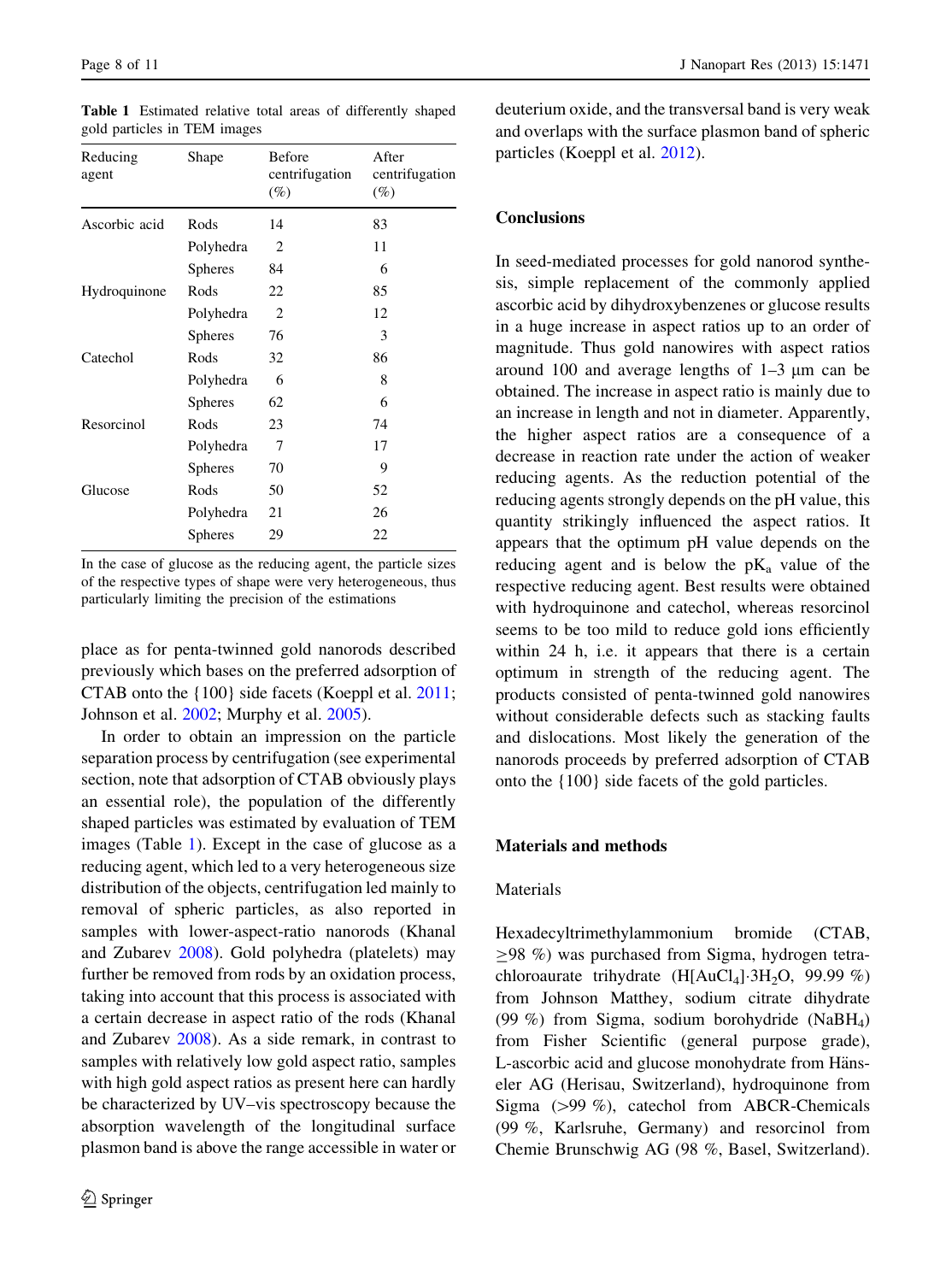Sodium hydroxide was purchased in Titrisol $\textcircled{8}$  0.1 M ampoules. For the preparation of all samples, freshly deionized  $H_2O$  was employed.

Synthesis of gold nanorods (or nanowires, respectively)

Recently, we reported a modified seed-mediated growth procedure, which was the basis for the synthesis of gold nanorods and nanowires in this study (Koeppl et al. [2011\)](#page-10-0). However, besides ascorbic acid, also hydroquinone, catechol, resorcinol or glucose were applied as reducing agents in the growth solution. Even though important experimental details described in literature (Koeppl et al. [2011\)](#page-10-0) should be considered, a short summary of a typical experiment is given in the following.

In a first step, 100 mL of a growth solution containing 0.1 M CTAB and 2.5  $\times$  10<sup>-4</sup> M H[AuCl<sub>4</sub>]-3H<sub>2</sub>O were prepared. This solution was kept at 33  $\degree$ C for 24 h to completely dissolve the CTAB powder. Further, 20 mL of a seed solution containing small gold particles was prepared. The formation of these gold particles is based on the fast reduction of  $H[AuCl_4]$   $3H_2O$  by NaB $H_4$  in the presence of a stabilizing agent, here sodium citrate. This solution was kept undisturbed for 24 h at room temperature. During that time the seeds grew to  $\sim$  8 nm diameter.

After 24 h, 80  $\mu$ L of a freshly prepared 0.1 M reducing agent solution  $(8.0 \times 10^{-6} \text{ mol} \text{ reducing})$ agent) were added to 14.4 mL of the growth solution (containing  $3.6 \times 10^{-6}$  mol gold). The solution was mixed by shaking, whereupon it became colourless in the case of ascorbic acid (indication for the reduction of  $Au^{\text{III}}$  to  $Au^{\text{I}}$  and brighter yellow in the case of hydroquinone. The colour of the solution did not change for the other three used reducing agents. The addition of  $16 \mu L$  of the seed solution (aged  $24 h$ , containing  $4.0 \times 10^{-9}$  mol gold) and subsequent mixing of the solution by shaking led to a reddish colour of the solution. In some experiments, sodium hydroxide solution (e.g.  $80 \mu L$ , 0.1 M, leading to a final pH around 4) was used to modify the pH value, added to the growth solution just before the addition of seed solution. In this case, after addition of the seed solution the reaction mixture became transparent for all reducing agents after a certain time (if not already transparent before addition of the seed solution). In particular, for resorcinol and glucose the colour

change was observed only after hours. Finally the test tubes were placed in a water bath at  $33^{\circ}$ C for 24 h.

Shape separation of gold nanorods (or nanowires, respectively) form spherical gold nanoparticles

For the separation of gold nanorods and nanowires from spherical gold nanoparticles a centrifugation process was employed. Before the separation process was applied, a considerable part of the excess of CTAB had to be removed. For this purpose the samples were stored in a refrigerator for at least 24 h to precipitate a significant amount of CTAB before the cold dispersions were rapidly filtered through a sintered glass funnel. Afterwards, 1.5 mL of filtrate was centrifuged at 5,600 rpm for 20 min to concentrate the particles, using a Ministar centrifuge (VWR International, Dietikon, Switzerland). The transparent supernatant was discarded by decantation and the nanoparticles, which assembled at the bottom of the centrifugation tube were collected and redispersed in 1.5 mL of a 0.1 M CTAB solution. This solution was kept undisturbed for 2 h. After this time, the sample was centrifuged again at 5,600 rpm for 1 min. The pinkish supernatant, containing mostly spherical particles and excess CTAB, was discarded and the redispersion and centrifugation process was repeated once more. The particles, which were collected at the bottom of the centrifugation tube as well as partly on the wall of the tube, were finally redispersed in 0.5 mL deionized water. Afterwards, the solution was sonicated for 90 min to get a well-dispersed solution, to remove the attached particles from the centrifugation tube wall and to avoid agglomeration.

#### Transmission electron microscopy

For investigation with transmission electron microscopy (TEM) a Philips CM200 (160 kV acceleration voltage) and for high resolution transmission electron microscopy (HRTEM) a Technai F30 (300 kV accelerating voltage) was used. The average length, width and aspect ratio of the nanorods were determined by counting several hundred particles with an aspect ratio greater than two (manual evaluation of several TEM images). Since the gold nanowires are mostly bent on the TEM grid, only an end-to-end measurement of the length of the nanowires was possible, which may lead to a certain deviation in the measurement of the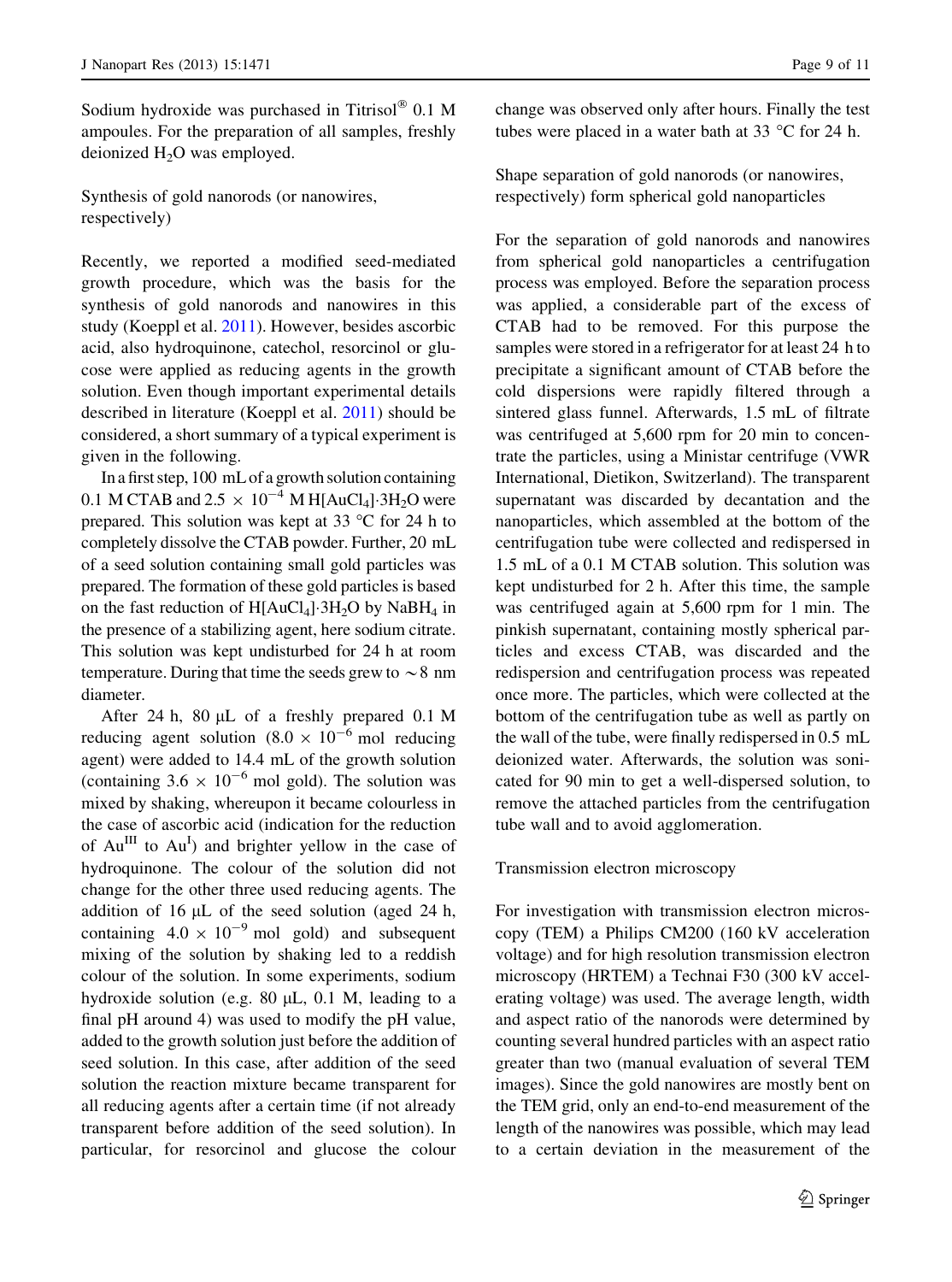<span id="page-10-0"></span>average values for the aspect ratio and the length of the nanowires. Therefore, a range is given for the length of gold nanowires. In order to obtain reliable images, one droplet ( $\approx 0.5$  µL) of the filtered and shape separated solution was placed on a commercially available carbon-coated copper TEM grid (Plano GmbH, Wetzlar, Germany).

Acknowledgments We cordially thank Stephan Frank (MAT LAB routine for size evaluation) and Martin Süess (HRTEM) for technical assistance, Irene Bräunlich for fruitful discussions, the electron microscopy center (EMEZ) of ETH Zurich for support and the Swiss National Science Foundation (SNSF) for financial support under Project no. 200021-113463.

#### References

- Brintzinger H (1937) Ascorbinsäure und Isoascorbinsäure als Reduktionsmittel zur Herstellung kolloiddisperser Lösungen von Gold, Palladium, Platin, Silber, Selen, Tellur, Molybdänblau und Wolframblau. Kolloid-Z 78:22-23
- Busbee BD, Obare SO, Murphy CJ (2003) An improved synthesis of high-aspect-ratio gold nanorods. Adv Mater 15:414–416
- Chang S–S, Shih C-W, Chen C-D, Lai W-C, Wang CRC (1999) The shape transition of gold nanorods. Langmuir 15:701–709
- El-Sayed MA (2001) Some interesting properties of metals confined in time and nanometer space of different shapes. Acc Chem Res 34:257–264
- Esumi K, Matsuhisa K, Torigoe K (1995) Preparation of rodlike gold particles by UV irradiation using cationic micelles as a template. Langmuir 11:3285–3287
- Gao J, Bender CM, Murphy CJ (2003) Dependence of the gold nanorod aspect ratio on the nature of the directing surfactant in aqueous solution. Langmuir 19:9065–9070
- Garbowski L (1903) Anwendung höherwerthiger Phenole, Phenolsäuren, Aldehyde und Phenolaldehyde zur Herstellung der Hydrosole von Gold, Platin und Silber. Ber chem Ges 36:1215–1220
- García MA, Bouzas V, Carmona N (2011) Influence of stirring in the synthesis of gold nanorods. Mater Chem Phys 127:446–450
- Garg N, Scholl C, Mohanty A, Jin R (2010) The role of bromide ions in seeding growth of Au nanorods. Langmuir 26:10271–10276
- Gokel GW (2004) Dean's handbook of organic chemistry. McGraw-Hill, New York
- Grzelczak M, Sánchez-Iglesias A, Rodríguez-González B, Alvarez-Puebla R, Pérez-Juste J, Liz-Marzán LM (2008) Influence of iodide ions on the growth of gold nanorods: tuning tip curvature and surface plasmon resonance. Adv Funct Mater 18:3780–3786
- Henrich F (1903) Ueber eine Methode zur Herstellung colloïdaler Metalllösungen. Ber chem Ges 36:609-616
- Isaacs NS, Eldik R (1997) A mechanistic study of the reduction of quinones by ascorbic acid. J Chem Soc Perkin Trans 2(2):1465–1467
- Jana NR, Gearheart L, Murphy CJ (2001a) Wet chemical synthesis of high aspect ratio cylindrical gold nanorods. J. Phys Chem B 105:4065–4067
- Jana NR, Gearheart L, Murphy CJ (2001b) Evidence for seedmediated nucleation in the chemical reduction of gold salts to gold nanoparticles. Chem Mater 13:2313–2322
- Jiang XC, Pileni MP (2007) Gold nanorods: influence of various parameters as seeds, solvent, surfactant on shape control. Colloids Surf A 295:228–232
- Jiang XC, Brioude A, Pileni MP (2006) Gold nanorods: limitations on their synthesis and optical properties. Colloids Surf. A 277:201–206
- Johnson CJ, Dujardin E, Davis SA, Murphy CJ, Mann S (2002) Growth and form of gold nanorods prepared by seedmediated, surfactant-directed synthesis. J Mater Chem 12:1765–1770
- Kang SK, Chah S, Yun CY, Yi J (2003) Aspect ratio controlled synthesis of gold nanorods. Korean J Chem Eng 20: 1145–1148
- Keul HA, Moeller M, Bockstaller MR (2008) Effect of solvent isotopic replacement on the structure evolution of gold nanorods. J Phys Chem C 112:13483–13487
- Khanal BP, Zubarev ER (2008) Purification of high aspect ratio gold nanorods: complete removal of platelets. J Am Chem Soc 130:12634–12635
- Kim F, Song JH, Yang P (2002) Photochemical synthesis of gold nanorods. J Am Chem Soc 124:14316–14317
- Koeppl S, Solenthaler C, Caseri W, Spolenak R (2011) Towards a reproducible synthesis of high aspect ratio gold nanorods. J Nanomater. doi[:10.1155/2011/515049](http://dx.doi.org/10.1155/2011/515049)
- Koeppl S, Koch FPV, Caseri W, Spolenak R (2012) Usage of the isotope effect for the synthesis of ultrahigh aspect ratio gold nanorods. J Mater Chem 22:14594–14601
- Liu MZ, Guyot-Sionnest P (2005) Mechanism of silver(I) assisted growth of gold nanorods and bipyramids. J Phys Chem B 109:22192–22200
- Liu F-K, Chang Y-C, Ko F-H, Chu T-C (2004) Microwave rapid heating for the synthesis of gold nanorods. Mater Lett 58:373–377
- Martin CR (1996) Membrane-based synthesis of nanomaterials. Chem Mater 8:1739–1746
- Mie G (1908) Beiträge zur Optik trüber Medien, speziell kolloidaler Metallösungen. Ann Phys 330:377-445
- Murphy CJ, Sau TK, Gole AM, Orendorff CJ, Gao J, Gou L, Hunyadi SE, Li T (2005) J Phys Chem B 109:13857–13870
- Nikoobakht B, El-Sayed MA (2001) Evidence for bilayer assembly of cationic surfactants on the surface of gold nanorods. Langmuir 17:6368–6374
- Nikoobakht B, El-Sayed MA (2003) Preparation and growth mechanism of gold nanorods (nrs) using seed-mediated growth method. Chem Mater 15:1957–1962
- Pal T, De S, Jana NR, Pradhan N, Mandal R, Pal A (1998) Organized media as redox catalysts. Langmuir 14:4724–4730
- Park K (2006) School of polymer, textile and fiber engineering. Georgia Institute of Technology, Atlanta, p 241
- Park HJ, Ah CS, Kim W-J, Choi IS, Lee K-P, Yun WS (2006) Temperature-induced control of aspect ratio of gold nanorods. J Vac Sci Technol A 24:1323–1326
- Pérez-Juste J, Liz-Marzán LM, Carnie S, Chan DYC, Mulvaney P (2004) Electric-field-directed growth of gold nanorods in aqueous surfactant solutions. Adv Funct Mater 14:571–579